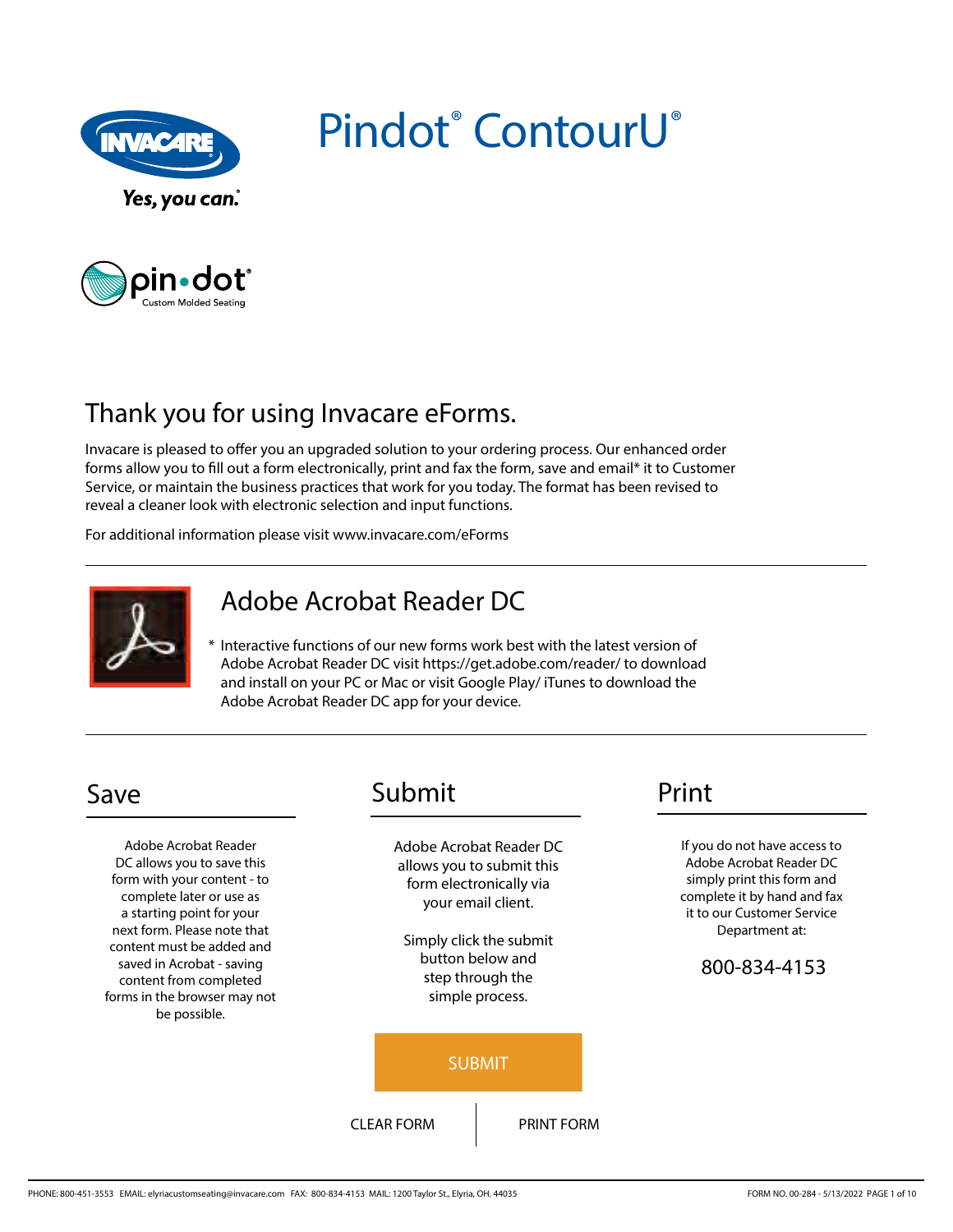| AVAV SALEI SI<br>Yes, you can. | <b>Moin</b> •dot<br><b>Custom Molded Seating</b> | ContourU® |
|--------------------------------|--------------------------------------------------|-----------|
|--------------------------------|--------------------------------------------------|-----------|

Account Information Required information highlighted in **Yellow** - If not filled out, will be a delay in delivery time.

| Request Type:<br>Order<br>Quote   |                                                                                                                                  |
|-----------------------------------|----------------------------------------------------------------------------------------------------------------------------------|
|                                   |                                                                                                                                  |
| Account #: Network and Account #: | <b>CONTACT</b><br>Name: 2008 - 2008 - 2010 - 2010 - 2010 - 2011 - 2012 - 2012 - 2014 - 2014 - 2014 - 2014 - 2014 - 2014 - 2014 - |
|                                   |                                                                                                                                  |
| SHIP TO                           |                                                                                                                                  |
|                                   | Email: Email:                                                                                                                    |
|                                   |                                                                                                                                  |
|                                   |                                                                                                                                  |

#### CLIP Information

| <b>CLIP File Name</b> <sup>1</sup> :                                                                                                                                                                                                              | TO BE SUCCESSFUL!                                                                                                     |
|---------------------------------------------------------------------------------------------------------------------------------------------------------------------------------------------------------------------------------------------------|-----------------------------------------------------------------------------------------------------------------------|
|                                                                                                                                                                                                                                                   | Send your Quote #/P.O. #, Completed Order Form, 3D CLIP<br>Image, all with matching client reference information.     |
| <b>Pindot Sales Rep: Pindot Sales Rep: Pindot Sales Rep: Pindot Sales Rep: Pindot Sales Rep: Pindot Sales Rep: Pindot</b> Sales Rep: <b>Pindot</b> Sales Rep: <b>Pindot</b> Sales Rep: <b>Pindot</b> Sales Rep: <b>Pindot</b> Sales Rep: <b>P</b> | Before fabrication can start we must receive all of this                                                              |
| <sup>1</sup> CLIP file name is to be in the following format:                                                                                                                                                                                     | information.                                                                                                          |
| 1st Initial of the first name, 1st three initials of the last name, Invacare Account #.                                                                                                                                                           | For best results of fit and function please mold the patient's shape as<br>close to the time of ordering as possible. |

Alternate file format submitted

#### Wheelchair Information (Improves Accuracy for the Pindot Team)

| Brand: Example 2014 and 2014 and 2014 and 2014 and 2014 and 2014 and 2014 and 2014 and 2014 and 2014 and 2014                                                                                              | Width:                                                              |  |
|------------------------------------------------------------------------------------------------------------------------------------------------------------------------------------------------------------|---------------------------------------------------------------------|--|
| Model:                                                                                                                                                                                                     | Depth:<br><u> 1989 - John Stein, Amerikaansk politiker (* 1918)</u> |  |
| On Chair Information (Cushions mounted directly to your chair before shipping)<br><b>Ship On Chair</b><br>YES.<br>l No<br>Chair orders must be placed with the correct company and relay quote # to Pindot |                                                                     |  |
| <b>MANUAL CHAIR</b>                                                                                                                                                                                        |                                                                     |  |
| Invacare Chairs send order form for cushions and chair to:<br>elyriacustomseating@invacare.com                                                                                                             |                                                                     |  |
| Freedom Chairs call 800.331.8551 to place order                                                                                                                                                            |                                                                     |  |
|                                                                                                                                                                                                            |                                                                     |  |
| POWER CHAIR (WITH MOTION CONCEPTS POWERED SEATING)<br>Power Chairs call 888.433.6818 to place order                                                                                                        | Freedom Designs PROCGQuote # ____________________                   |  |
| Tilt and Recline<br>Tilt only                                                                                                                                                                              |                                                                     |  |
| HCPCS codes are not intended to be, nor should be                                                                                                                                                          |                                                                     |  |
| considered billing or legal advice. Providers are responsible<br>for determining the appropriate billing codes when                                                                                        | Invacare AVIVA Storm FX Quote # ______________                      |  |
| submitting claims to the Medicare Program and should<br>consult an attorney or other advisor to discuss specific<br>situations in further detail.                                                          |                                                                     |  |
| Prices subject to change.                                                                                                                                                                                  | Motion Concepts Ultra Low MaxxQuote # _________________________     |  |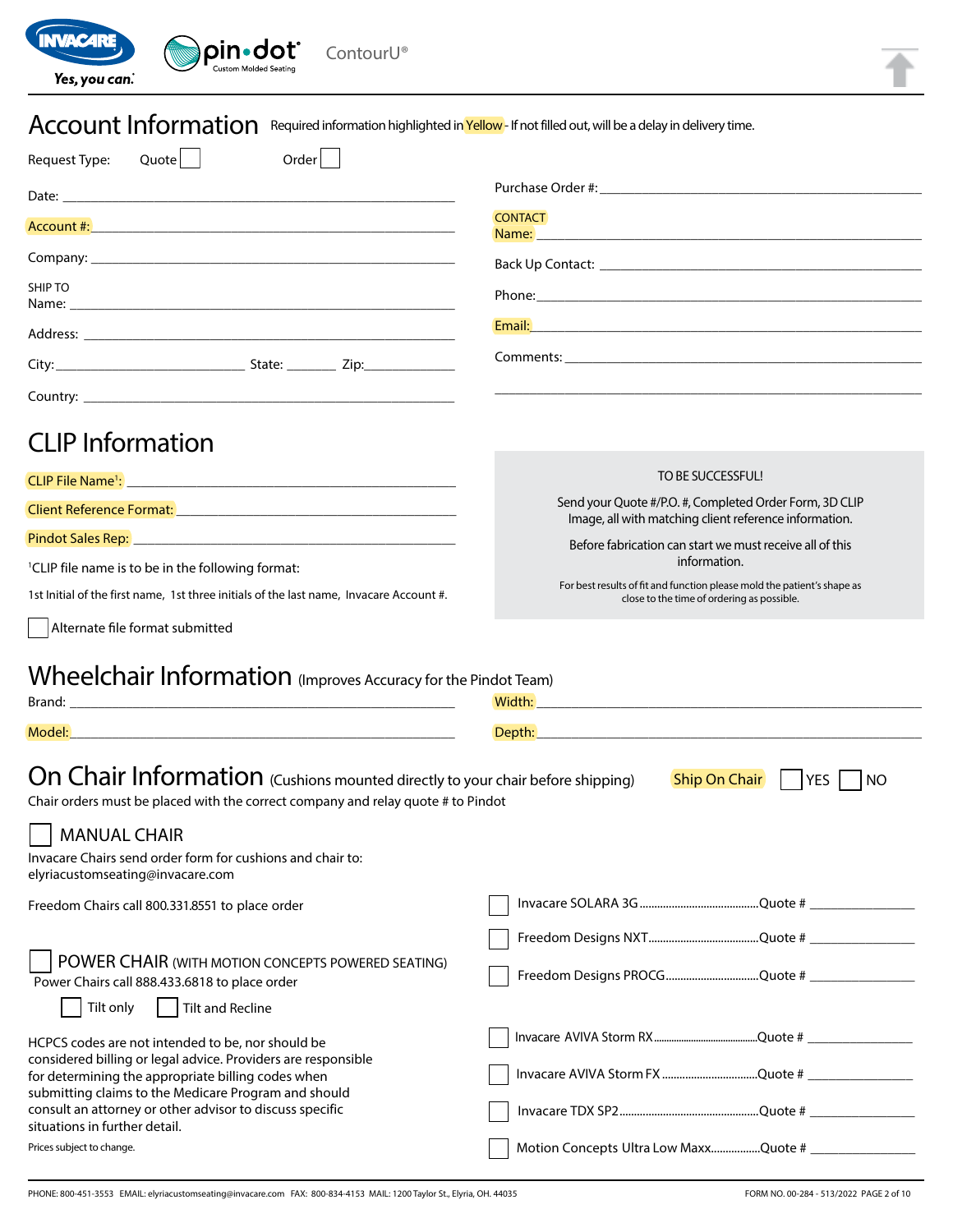| <b>NVAC4RE</b><br>pin•dot®<br>Yes, you can.                                                                                                                  | ContourU®                                                                                                                                                                                                                                                                                                                                                                                                                                                                                                                                                                    |
|--------------------------------------------------------------------------------------------------------------------------------------------------------------|------------------------------------------------------------------------------------------------------------------------------------------------------------------------------------------------------------------------------------------------------------------------------------------------------------------------------------------------------------------------------------------------------------------------------------------------------------------------------------------------------------------------------------------------------------------------------|
| <b>Cushion Information</b><br><b>CUSHION MEASUREMENTS</b><br>122"-29" is an additional \$200 fee. Over 29" billed as additional cushions<br><b>UNIVERSAL</b> | ADDITIONAL EXTENSIONS (Beyond Mold Capture Marks)<br>Additional Left Leg Length: ___________________<br>Additional Right Leg Length: _________________<br>Seat to Back Junctions (Choose the optimal interface and function. If no junction is selected, will default to fixed recline open-to-rear)<br>Details<br>• Posterior pelvic wall built into the BACK cushion<br>• Max 3" rear hip guides for added support<br>• Low pivot point for seat to back angle adjustment<br>• Depth adjustable<br>• Angle adjustable for use with angles up to 105°<br>• Growth available |
| <b>FIXED RECLINE</b><br>(CLOSED TO THE REAR)<br>As Molded Interface                                                                                          | <b>Details</b><br>• Posterior pelvic wall built into the SEAT cushion<br>• Seat to back angle built into the cushion<br>• No growth available<br>• No angle adjustability<br>• For use with angles over 105°                                                                                                                                                                                                                                                                                                                                                                 |
| <b>FIXED RECLINE</b><br>(OPEN TO THE REAR)<br>Open to the rear<br>Interface                                                                                  | <b>Details</b><br>• Posterior pelvic wall built into the BACK cushion<br>• Seat to back angle built into the cushion<br>• Angle adjustable<br>• For use with angles over 105°                                                                                                                                                                                                                                                                                                                                                                                                |
| <b>HIP CONTROL</b><br>Tongue Gap <sup>1</sup> : _________________________                                                                                    | <b>Details</b><br>• Posterior pelvic wall built into the back cushion<br>• 1" rear hip guides for flat rear of cushion<br>• Low pivot point for seat to back angle adjustment<br>• Depth adjustable<br>• Angle adjustable<br>• Growth available                                                                                                                                                                                                                                                                                                                              |
| PELVIC CONTROL<br>1. Optional                                                                                                                                | <b>Details</b><br>• Posterior pelvic wall built into the SEAT cushion<br>• No growth available<br>• No angle adjustability<br>• Interface where molding bags come together<br>• Higher rear hip guides                                                                                                                                                                                                                                                                                                                                                                       |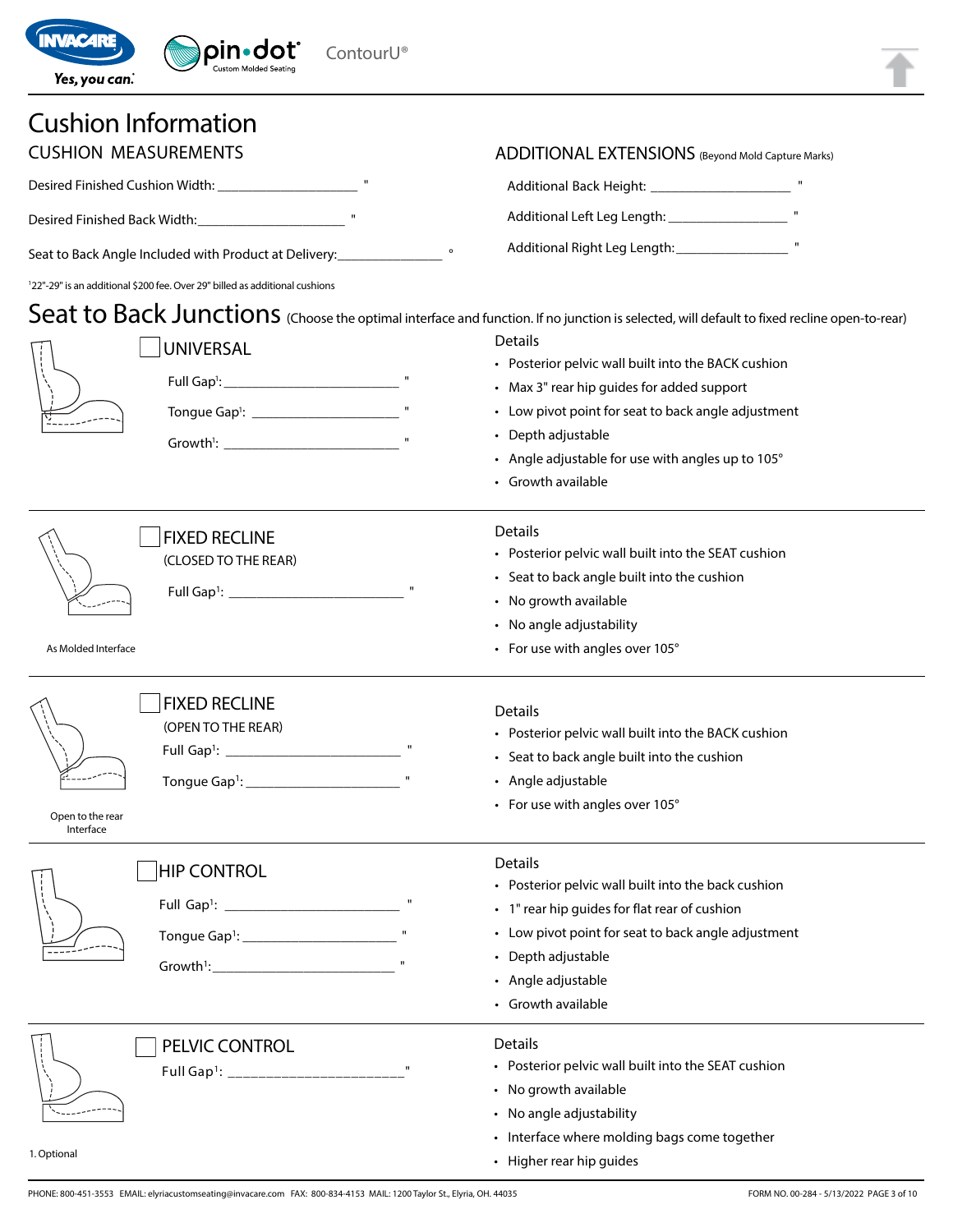| <b>INVACARE</b><br>pin•dot°<br>ContourU®<br><u>Yes, you can.</u>                                                                                                                                                                                                                                                                                                                                                                |                                                                                                                                                                        |
|---------------------------------------------------------------------------------------------------------------------------------------------------------------------------------------------------------------------------------------------------------------------------------------------------------------------------------------------------------------------------------------------------------------------------------|------------------------------------------------------------------------------------------------------------------------------------------------------------------------|
| Seat Cushion HCPCS E2609<br>SEAT CUSHION BASIC FOAM OPTION<br>ContourU Soft Foam is Standard with all of ContourU Cushions and Backs                                                                                                                                                                                                                                                                                            |                                                                                                                                                                        |
| SEAT CUSHION OVERLAY OPTIONS (OPTIONAL) THESE OPTIONS ARE ONLY AVAILABLE ON A NAKED CUSHION<br><b>VF05</b><br>VF01                                                                                                                                                                                                                                                                                                              | SF <sub>05</sub><br>SF <sub>01</sub>                                                                                                                                   |
| SEAT CUSHION SOFT SPOT OPTIONS (OPTIONAL) AVAILABLE ON NAKED OR VINYL CUSHIONS<br>CM09V_05 1/2" Visco FoamQty: _______  \$317<br>CM09_05 1/2" Medium Density FoamQty:________ \$230                                                                                                                                                                                                                                             | CM09_1 1" Medium Density Foam  Qty: _______ \$230<br>CM30G Silicone Pad (w/Recess)  Qty: _______  \$317                                                                |
| <b>SEAT CUSHION RECESS OPTIONS (OPTIONAL)</b><br>Depth Range(1/2"-2"):<br>SEAT CUSHION TYPE + COVERING OPTIONS                                                                                                                                                                                                                                                                                                                  |                                                                                                                                                                        |
| CM02S<br>CMP Polartek<br>L-14 Red Neoprene Lycra<br>L-15 Teal Neoprene Lycra<br>CMS Lycra<br>CMD Darlexx<br>Purple Neoprene Lycra<br>L-18<br><b>Burgundy Neoprene</b><br>DT-2 Dartex Standard<br>L-19<br>Lycra<br>DT-2R Dartex Reversed<br>L-20 Blue Neoprene Lycra<br>Black Neoprene Lycra<br>$L-05$<br>L-23 Green Neoprene Lycra<br>Gray Neoprene Lycra<br>L-06<br>L-24 Spacer Mesh<br>$L-13$<br>Light Blue Neoprene<br>Lyrca | <b>OR</b><br>Select Color<br><b>BKV Black</b><br><b>WWV Wedgewood Blue</b><br><b>SAV Sage Green</b><br><b>TAV Taupe</b><br>PGV Purple Gray<br><b>GMC Gunmetal Gray</b> |
| For two-tone fabric selection indicate surface:<br>Cover Style with Naked Cushions Only (CHOOSE ONE)                                                                                                                                                                                                                                                                                                                            | Recommended when using hardware mounting                                                                                                                               |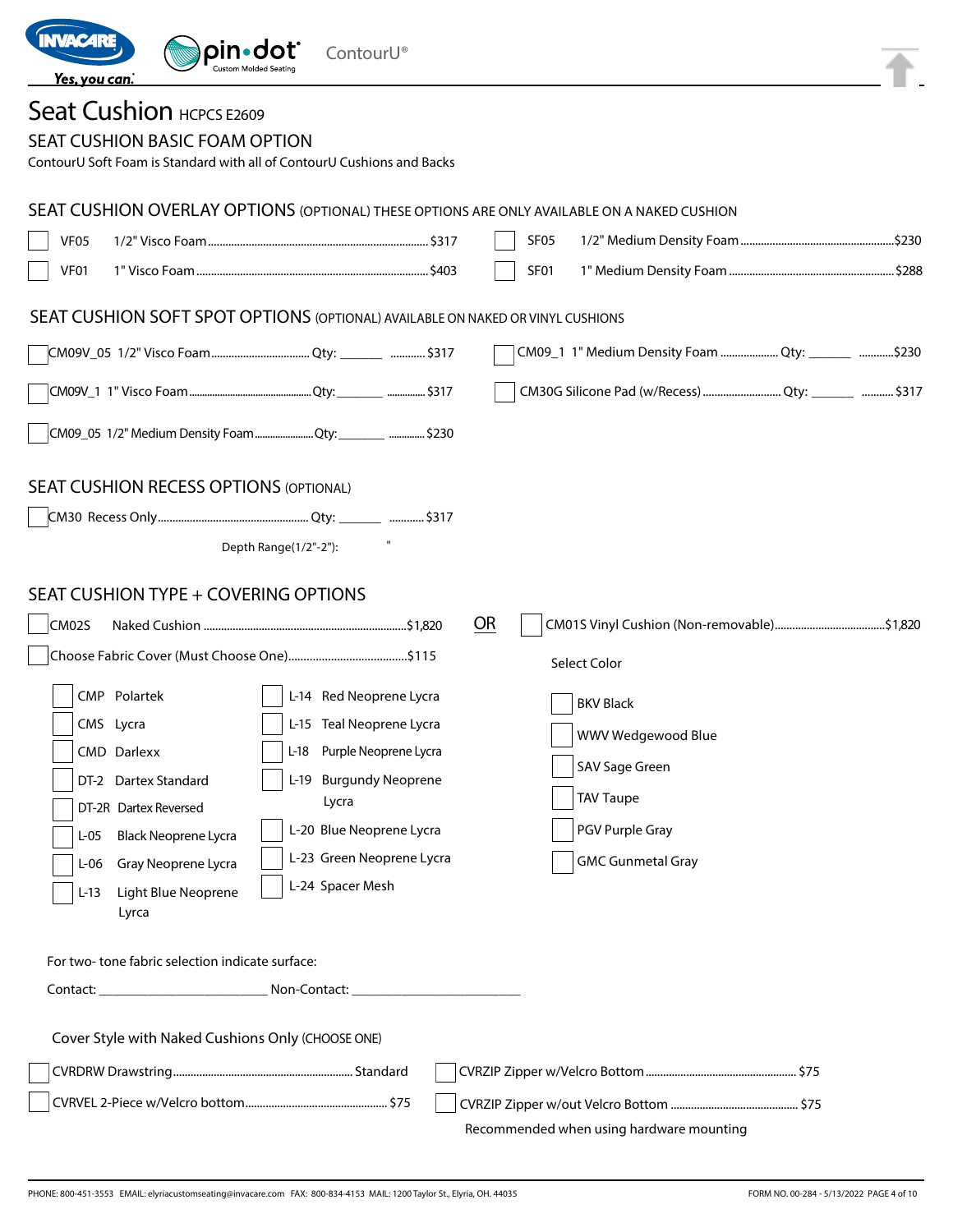

#### SEAT CUSHION ADDITIONAL COVERS (OPTIONAL: In addition to primary cover. Available with both Naked or Vinyl Cushions)

| Cover                                                                                                                                                                                                                                                                                                                                                                                                    | Cover Style (CHOOSE ONE)                                     |
|----------------------------------------------------------------------------------------------------------------------------------------------------------------------------------------------------------------------------------------------------------------------------------------------------------------------------------------------------------------------------------------------------------|--------------------------------------------------------------|
| CM76S ContourU Seat Cover (For Naked Cushion)  Qty: ______ \$115<br>CM78S Additional Fabric Cover Qty: _______  \$242<br>(For Vinyl Cushion Only)<br>Non-Contact: Non-<br>Contact: and the contact of the contact of the contact of the contact of the contact of the contact of the contact of the contact of the contact of the contact of the contact of the contact of the contact of the contact of |                                                              |
| SO40 and upholstered bottom with Velcro will default to a zipper<br>cover with Velcro<br><b>SEAT CUSHION SUPPORT OPTIONS</b><br>Reinforcements (MUST CHOOSE ONE: Applies to ADduction supports only)                                                                                                                                                                                                     | Medial Thigh (Non Reinforced ABductor)                       |
|                                                                                                                                                                                                                                                                                                                                                                                                          | CM37 Raise (12" Max) <sup>(1)</sup> Amount: ________"  \$121 |
| Lateral Thigh (ADductor) - Left                                                                                                                                                                                                                                                                                                                                                                          | Lateral Thigh (ADductor) - Right                             |

| CM34 Extend (3" Max) <sup>(2)</sup> Amount: ________"  \$121 |  |
|--------------------------------------------------------------|--|

| CM37 Raise (12" Max) <sup>(1)</sup> Amount: ________"  \$121 |  |
|--------------------------------------------------------------|--|
|                                                              |  |

1. Maximum Cushion Foam Thickness is 12"

2. Maximum Extension Equals 3" Less Undercut Length

#### SEAT CUSHION MOUNTING OPTIONS

Disclaimer: If T-nut pattern is not chosen, will default to IVC or Freedom Designs pattern based on hardware

| <b>DLMT Dealer Mount</b><br>(No mounting requested) |  |
|-----------------------------------------------------|--|
|                                                     |  |
|                                                     |  |
|                                                     |  |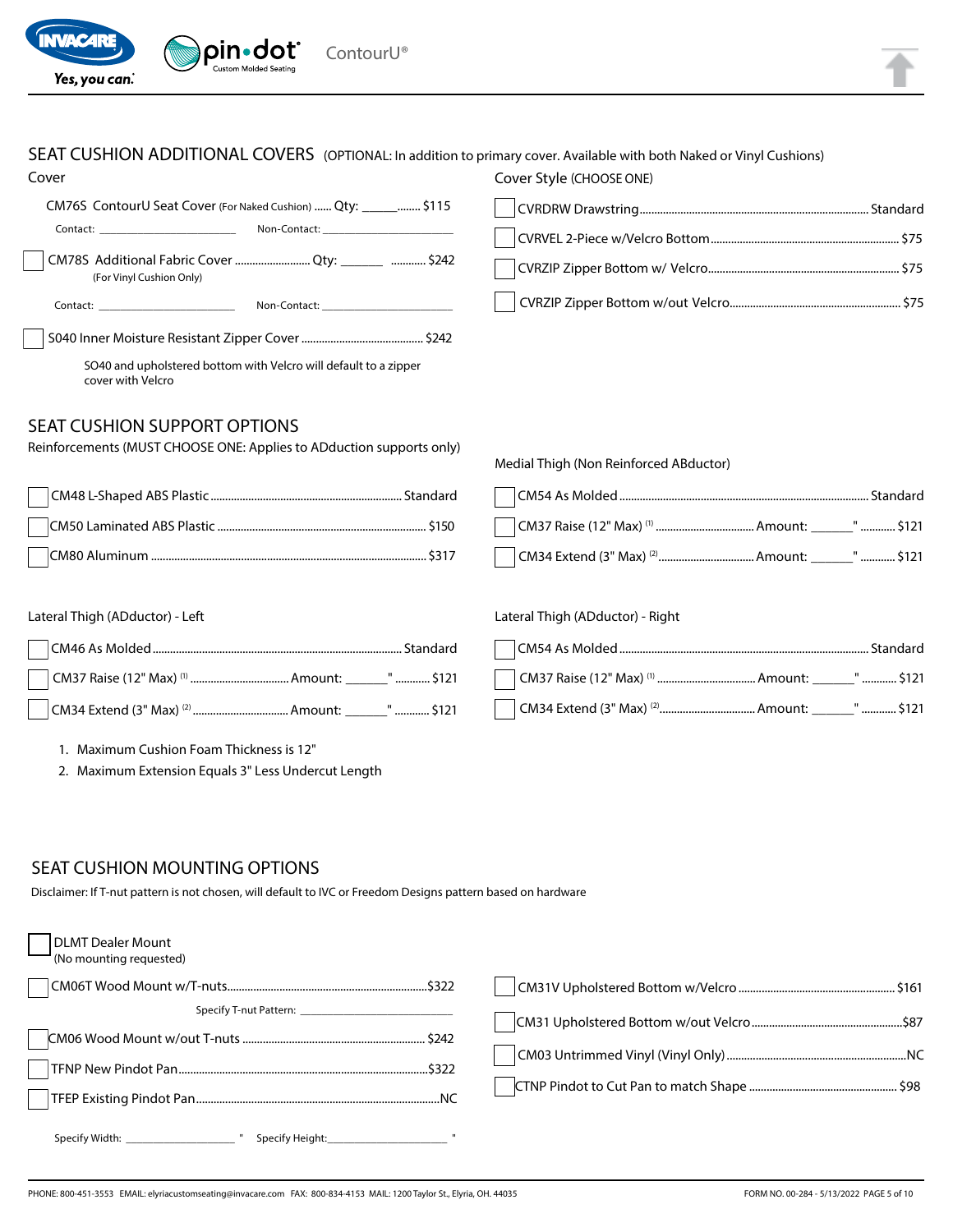

| SEAT CUSHION MOUNTING HARDWARE OPTIONS                                                                                                                                                       |                                                                    |
|----------------------------------------------------------------------------------------------------------------------------------------------------------------------------------------------|--------------------------------------------------------------------|
|                                                                                                                                                                                              |                                                                    |
| JLWMK01 7/8" J & L Wood Mounting Brackets <sup>(1)</sup> <sup>(2)</sup> \$242                                                                                                                |                                                                    |
|                                                                                                                                                                                              |                                                                    |
|                                                                                                                                                                                              |                                                                    |
| FDI-538 Econo-Eze Kit (Seat & Back Joined with Hinge) <sup>(2)(4)</sup> \$805                                                                                                                |                                                                    |
| Qty: $\_\_\_\_\_\_\_\_\_\_\_\_\_\_$<br>1. Rail cut recommended<br>2. Wood mount required<br>3. Pan mount required<br>4. If four point seat mounting is required, two FDI-538 must be ordered |                                                                    |
| <b>SEAT CUSHION ADDITIONAL OPTIONS (OPTIONAL)</b>                                                                                                                                            |                                                                    |
| CM13 Undercut (1" std, 3" max) Amount: ______" NC                                                                                                                                            | CM38 Loose Fit (1/4" Increments) Amount: _________" \$236          |
| CM22 Railcut (2" deep std)Finish Width (1.5" width std): ______ "NC                                                                                                                          |                                                                    |
|                                                                                                                                                                                              |                                                                    |
|                                                                                                                                                                                              | Available quantity (2",4",6",8") does not affect charge            |
|                                                                                                                                                                                              |                                                                    |
|                                                                                                                                                                                              | CM33 Cross-brace Notches                                           |
| Width: Width: Width: Width: Width: Width: Width: Width: Width: Width: Width: Width: Width: Width: Width: Width                                                                               | CM20 Strap Slots (.5"x1.5" std) <sup>(1)</sup> Qty: ________ \$219 |

2. Solara Notch Rear Corners (2 1/2" x 2")

Seat Special Instructions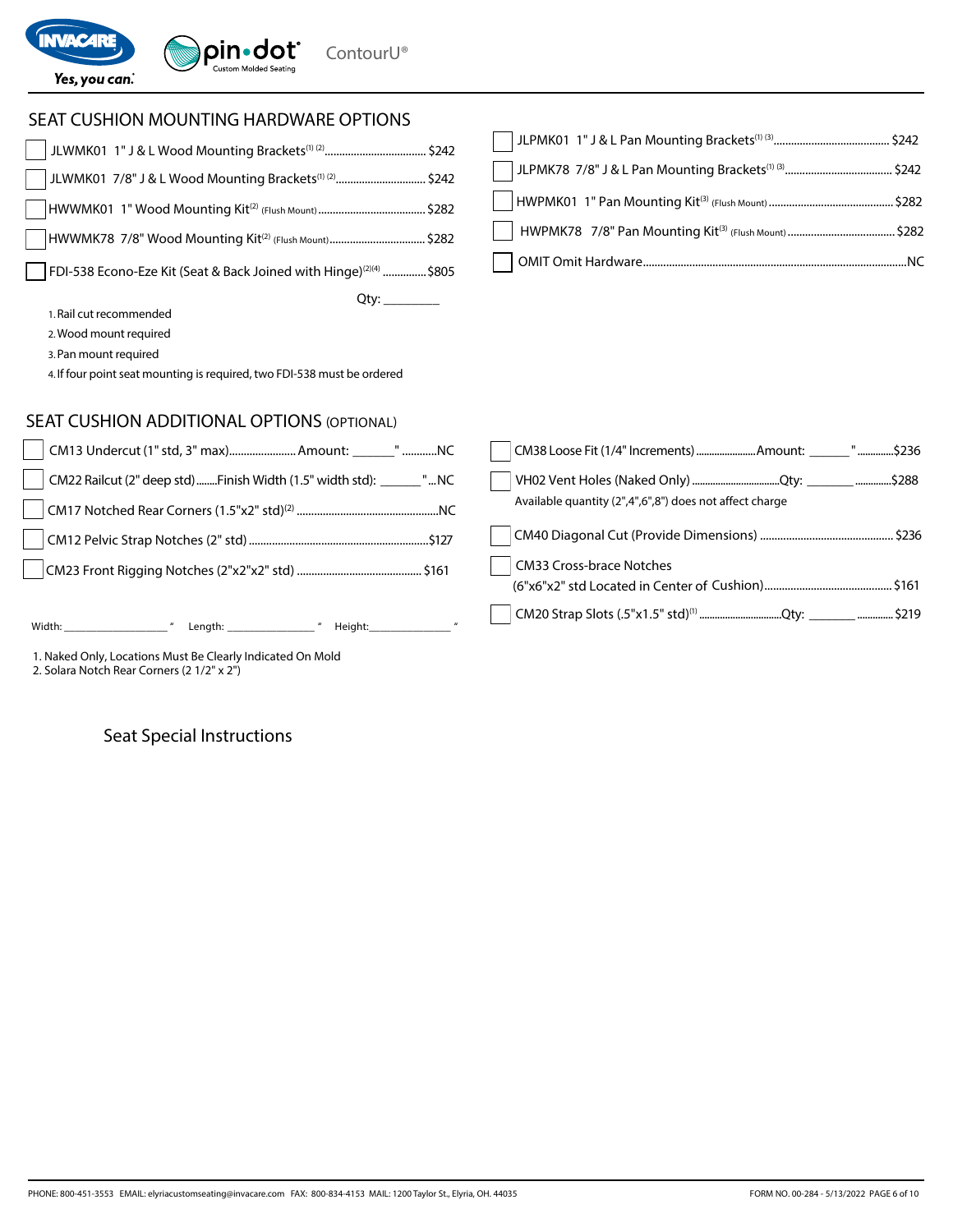| <b>NVAC4RE</b><br>pin•dot°<br>ContourU®<br>Yes, you can.                                                                                                                                                                                                                                                                                                                                                                                                                     |                                                                                                                                    |
|------------------------------------------------------------------------------------------------------------------------------------------------------------------------------------------------------------------------------------------------------------------------------------------------------------------------------------------------------------------------------------------------------------------------------------------------------------------------------|------------------------------------------------------------------------------------------------------------------------------------|
| <b>Back Cushion HCPCS E2617</b><br><b>BACK CUSHION BASE FOAM OPTIONS</b><br>ContourU Soft Foam is Standard with all of ContourU Cushions and Backs                                                                                                                                                                                                                                                                                                                           |                                                                                                                                    |
| BACK CUSHION OVERLAY OPTIONS (Optional) These options are only available on a Naked Cushion<br>Disclaimer: The design will be loose fit to accommodate for Overlay<br><b>VF05</b><br>VF <sub>01</sub>                                                                                                                                                                                                                                                                        | SF <sub>05</sub><br>SF <sub>01</sub>                                                                                               |
| BACK CUSHION SOFT SPOT OPTIONS (OPTIONAL) AVAILABLE ON NAKED OR VINYL CUSHIONS                                                                                                                                                                                                                                                                                                                                                                                               |                                                                                                                                    |
| CM09V_05_1/2" Visco FoamQty: ________  \$230<br>CM09_05 1/2" Medium Density Foam  Qty: _______  \$230                                                                                                                                                                                                                                                                                                                                                                        | CM09_1_1" Medium Density Foam  Qty: _________ \$230<br>CM30G Silicone Pad (w/Recess) Qty: _______  \$317                           |
| <b>BACK CUSHION RECESS OPTIONS (OPTIONAL)</b><br>Depth Range (1/2"-2"): "<br><b>BACK CUSHION TYPE + COVERING OPTIONS</b>                                                                                                                                                                                                                                                                                                                                                     |                                                                                                                                    |
| <b>OR</b><br>CM02S                                                                                                                                                                                                                                                                                                                                                                                                                                                           | Select Color                                                                                                                       |
| L-14 Red Neoprene Lycra<br>CMP Polartek<br>CMS Lycra<br>L-15 Teal Neoprene Lycra<br>Purple Neoprene Lycra<br>CMD Darlexx<br>L-18<br>DT-2 Dartex Standard<br><b>Burgundy Neoprene</b><br>L-19<br>Lycra<br>DT-2R Dartex Reversed<br>L-20 Blue Neoprene Lycra<br><b>Black Neoprene Lycra</b><br>L-05<br>L-23 Green Neoprene Lycra<br>Gray Neoprene Lycra<br>L-06<br>L-24 Spacer Mesh<br>Light Blue Neoprene<br>L-13<br>Lycra<br>For two-tone fabric selection indicate surface: | <b>BKV Black</b><br>WWV Wedgewood Blue<br><b>SAV Sage Green</b><br><b>TAV Taupe</b><br>PGV Purple Gray<br><b>GMC Gunmetal Gray</b> |
| Cover Style with Naked Cushions Only (CHOOSE ONE)                                                                                                                                                                                                                                                                                                                                                                                                                            | Recommended when using hardware mounting                                                                                           |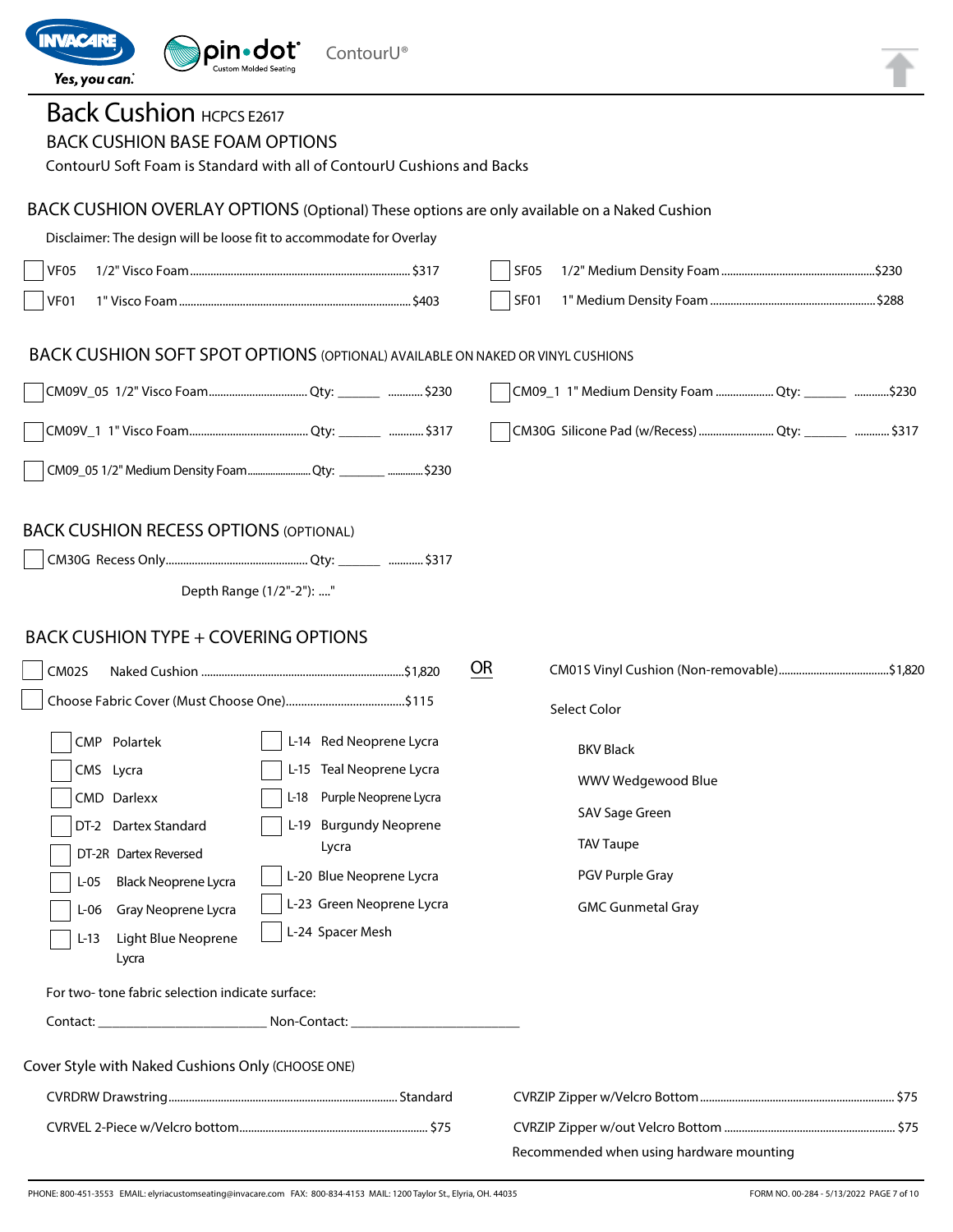| pin•dot°<br>ContourU®<br>Yes, you can.                                                                                                                                                                                                                                                                                                                                                       |                                                                    |
|----------------------------------------------------------------------------------------------------------------------------------------------------------------------------------------------------------------------------------------------------------------------------------------------------------------------------------------------------------------------------------------------|--------------------------------------------------------------------|
| BACK CUSHION ADDITIONAL COVERS (OPTIONAL: In addition to primary cover)<br>Cover<br>CM76B Additional Fabric Cover  Qty: ______  \$115<br>Non-Contact: Non-<br>Contact: the contract of the contract of the contract of the contract of the contract of the contract of the contract of the contract of the contract of the contract of the contract of the contract of the contract of the c | Cover Style (CHOOSE ONE)                                           |
| <b>MONOGRAM (OPTIONAL - FOR FABRIC COVERS ONLY)</b>                                                                                                                                                                                                                                                                                                                                          |                                                                    |
| Fabrics Allowed: DT-2, DT-2R, CMS, CMD<br>Font Color<br>Font Style<br>Block<br>White<br>Blue                                                                                                                                                                                                                                                                                                 | Inscription                                                        |
| Cursive<br>Yellow<br>Pink<br>Red<br>Teal                                                                                                                                                                                                                                                                                                                                                     | 10 Characters Max                                                  |
| <b>BACK CUSHION SUPPORT OPTIONS</b><br>Reinforcements (MUST CHOOSE ONE)                                                                                                                                                                                                                                                                                                                      | Lateral Trunk - Left                                               |
|                                                                                                                                                                                                                                                                                                                                                                                              |                                                                    |
|                                                                                                                                                                                                                                                                                                                                                                                              | CM51 Square Pull (12" Max) <sup>(3)</sup> Amount: ________"  \$121 |
|                                                                                                                                                                                                                                                                                                                                                                                              | CM36 Extend (12" Max) <sup>(3)</sup> Amount: ________"  \$121      |
| Swing Away Lateral (Optional) <sup>(1)(2)</sup>                                                                                                                                                                                                                                                                                                                                              | Lateral Trunk - Right                                              |
|                                                                                                                                                                                                                                                                                                                                                                                              |                                                                    |
|                                                                                                                                                                                                                                                                                                                                                                                              | CM51 Square Pull (12" Max) <sup>(3)</sup> Amount: _______"  \$121  |
| 1. Available on Naked Cushions only, without a Railcut<br>2. Must Include: Aluminum Reinforcements   Wood Mount w/T-nuts   Laterals need to be 7" or deeper   Zipper or Drawstring Cover<br>3.12" is total cushion thickness                                                                                                                                                                 | CM36 Extend (12" Max) <sup>(3)</sup> Amount: _______"  \$121       |
| <b>BACK CUSHION MOUNTING OPTIONS</b>                                                                                                                                                                                                                                                                                                                                                         |                                                                    |
|                                                                                                                                                                                                                                                                                                                                                                                              |                                                                    |
| Specify T-nut Pattern if other than std: _______________                                                                                                                                                                                                                                                                                                                                     |                                                                    |
| Headrest T-nut Pattern (MUST CHOOSE ONE)                                                                                                                                                                                                                                                                                                                                                     |                                                                    |
| Elan (Matrx)<br>Other:<br>Standard                                                                                                                                                                                                                                                                                                                                                           |                                                                    |
|                                                                                                                                                                                                                                                                                                                                                                                              |                                                                    |
|                                                                                                                                                                                                                                                                                                                                                                                              |                                                                    |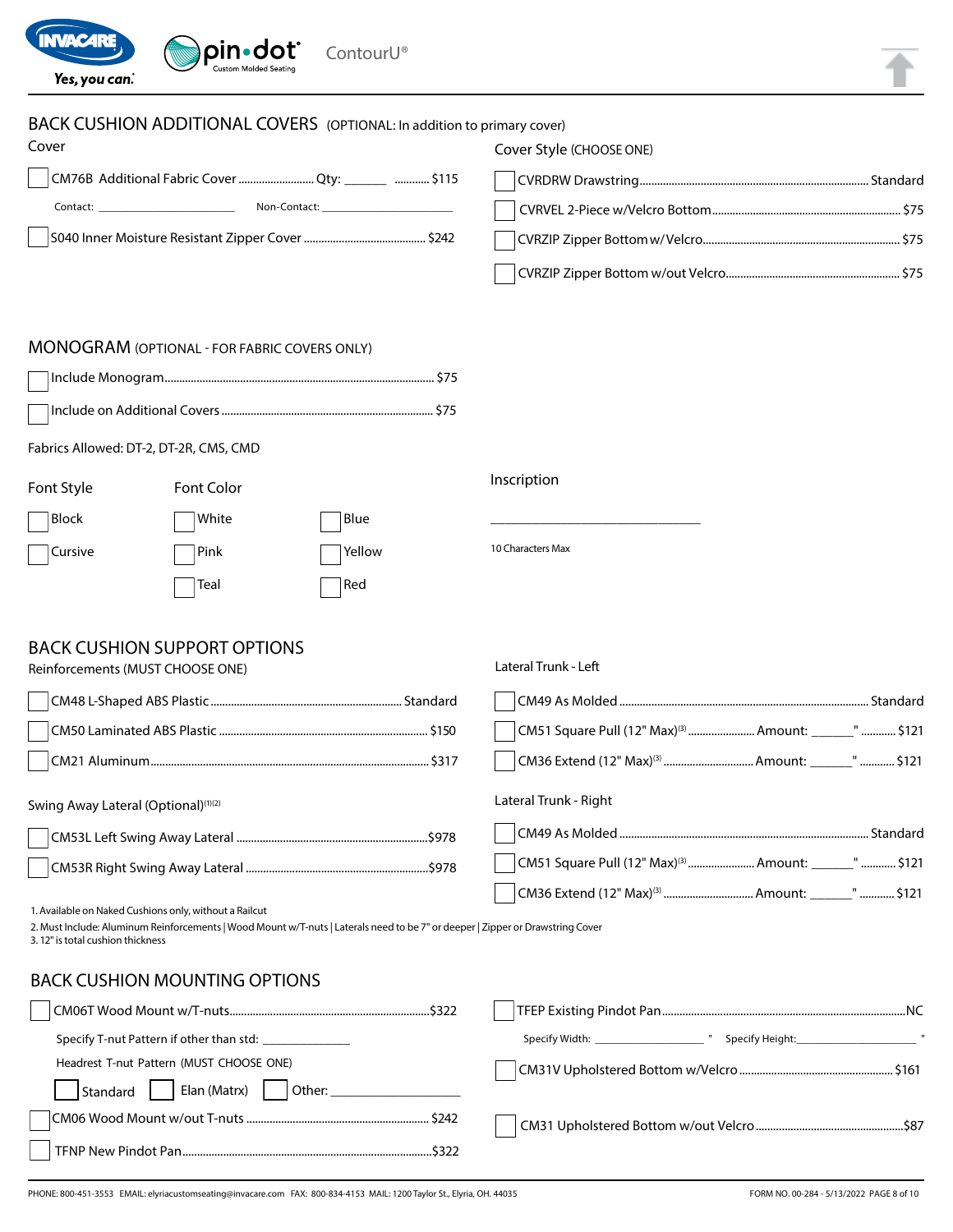

#### MATRX/OTHER OPTIONS

1. When selecting a Matrx Shell you must also select TFCS and select a cover style (Choose one: CVRZIP or CM31V)

| If not Matrx Shell, please provide scan of existing shell | 5351 |
|-----------------------------------------------------------|------|
|                                                           |      |

Existing Shell Dimensions:\_\_\_\_\_\_\_\_\_\_\_\_\_\_\_\_\_\_\_\_\_\_\_\_

 $\mathsf{I}$ 

#### BACK CUSHION MOUNTING HARDWARE OPTIONS

| │ │ JLWMK01 7/8" J & L Wood Mounting Brackets <sup>(1) (2)</sup> \$242     |  |
|----------------------------------------------------------------------------|--|
| HWWMK01_1" Wood Mounting Kit <sup>(2)</sup> (Flush Mount)  \$282           |  |
| HWWMK78_7/8" Wood Mounting Kit <sup>(2)</sup> (Flush Mount)\$282           |  |
| FDI-538 Econo-Eze Kit (Seat & Back Joined with Hinge) <sup>(2)</sup> \$805 |  |
|                                                                            |  |
|                                                                            |  |

| HWPMK01 1" Pan Mounting Kit <sup>(3)</sup> (Flush Mount)  \$282   |  |
|-------------------------------------------------------------------|--|
| HWPMK78 7/8" Pan Mounting Kit <sup>(3)</sup> (Flush Mount)  \$282 |  |
|                                                                   |  |
|                                                                   |  |

- 1. Rail cut recommended
- 2. Wood mount required
- 3. Pan mount required
- 4. If four point seat mounting is required, two FDI-538 must be ordered

#### BACK CUSHION ADDITIONAL OPTIONS (OPTIONAL)

| $\vert$ CM22 Railcut (2" deep std) <sup>(2)</sup> Finish Width (1.5" width std): _______ " NC |  |
|-----------------------------------------------------------------------------------------------|--|
| CM38 Loose Fit (1/4" Increments)  Amount: ________ "\$205                                     |  |
|                                                                                               |  |
|                                                                                               |  |

1. Naked Only 2. Motion Power Recline Rail Cuts (2 1/2" Width)

#### Accessories (Optional)

| LB07 Small Footplate (Pair) (4-25/32" W x 6-1/8" L)  \$271 |  |
|------------------------------------------------------------|--|
|                                                            |  |
|                                                            |  |
|                                                            |  |

| Quantity does not affect charge                                   |  |
|-------------------------------------------------------------------|--|
|                                                                   |  |
| CM20 Strap Slots (.5"x1.5" std) <sup>(1)</sup> Qty: _______ \$219 |  |

 $\vert$  Over Shoulder  $\vert$   $\vert$  Across Chest

| 1. Will not work with Freedom T-nut pattern |  |
|---------------------------------------------|--|